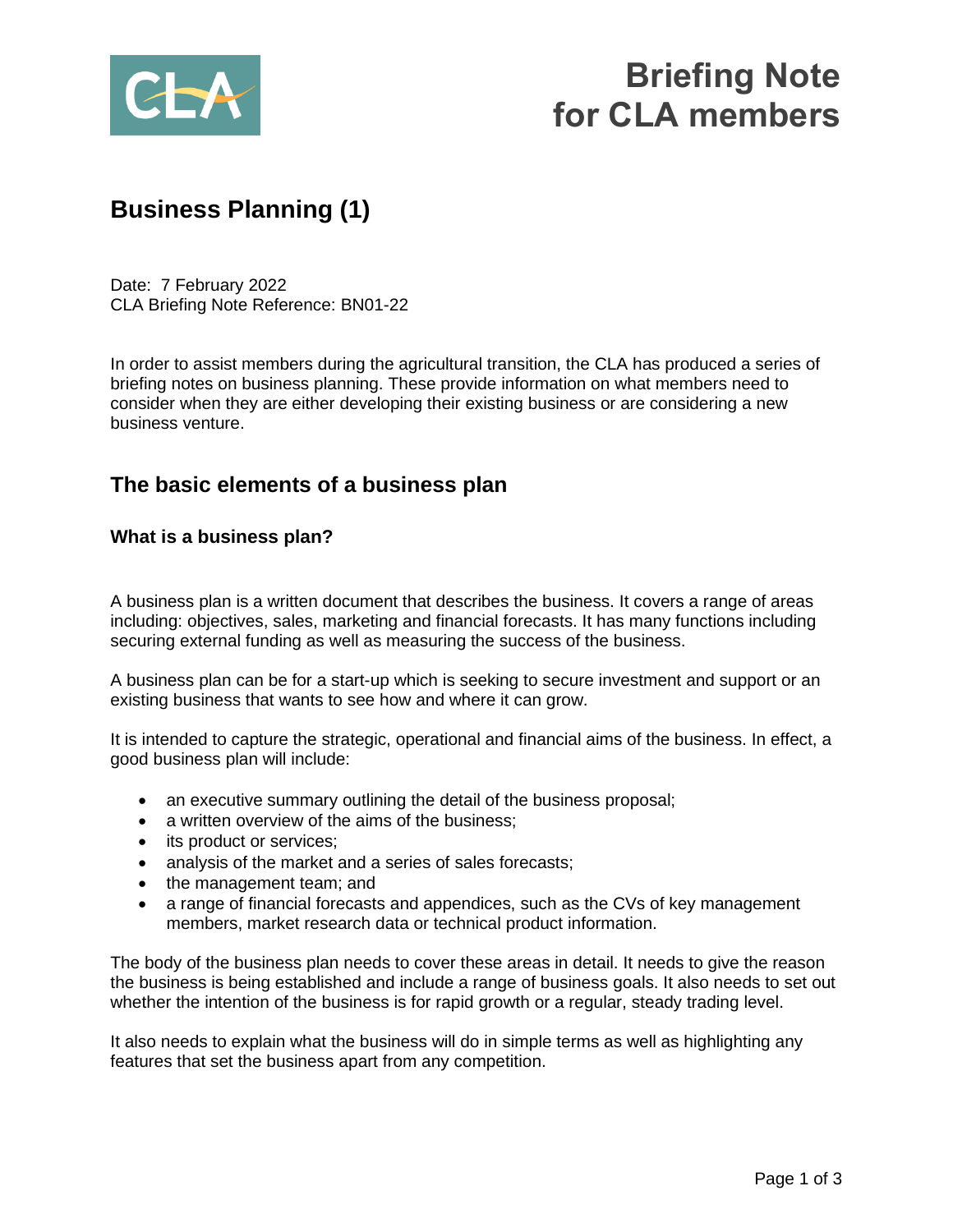

Finally, a business plan needs to include market and competitor information, an outline of what part of the market is being targeted and what differentiates the business from others in the market place.

#### **The length of a business plan**

An effective business plan can be both short and long. It very much depends on the audience it is being written for as different audiences have different needs. For example, if it is for a third party, it is wise to ask beforehand what information is required. If the aim of the business plan is to consider a redevelopment of an existing business, the research and timing is important. A key element is to put the plan in a format which is easy to use. This may mean a business plan of a page or one that is considerably longer. This very much depends on the type of business involved as well as the goals of the management team.

#### **The business plan for a growing business**

It is important to stress that business plans are not just for start-ups or new ventures. They can also be invaluable for established businesses for keeping track of the progress being made and where changes may be necessary. It can help discover how well the objectives that were initially set out are being met. For example, a refreshed business plan can assess where there may be new opportunities in the market or where changing conditions may mean that certain activities, which are no longer a priority or relevant in a changing market, are no longer required.

Put simply, a business plan should not be regarded as a one-off event. It must be evolutionary in nature to get the best out of the business. A brief but regularly updated business plan for an established or growing business is as important as a business plan for a start-up.

#### **Risk**

The element of risk in a business must always be considered when writing a business plan. It may be tempting for a start-up to examine all the potential risks and try and mitigate them all. However, launching a new business is all about risk and there may come a point where certain risks are deemed as acceptable. The importance here is of the need for continual review where changes in the market may mean that what was seen as a risk initially may no longer be the case.

#### **Running the business**

Most businesses fail not because the business idea is fundamentally flawed but rather because of an unwillingness or inability to get to grips with actually running the business. Although doing the mundane may be boring, doing it well can reduce the stress involved in running the business as well as freeing up time to make the business profitable. Therefore, getting the business plan right can ease the operational aspects of the business.